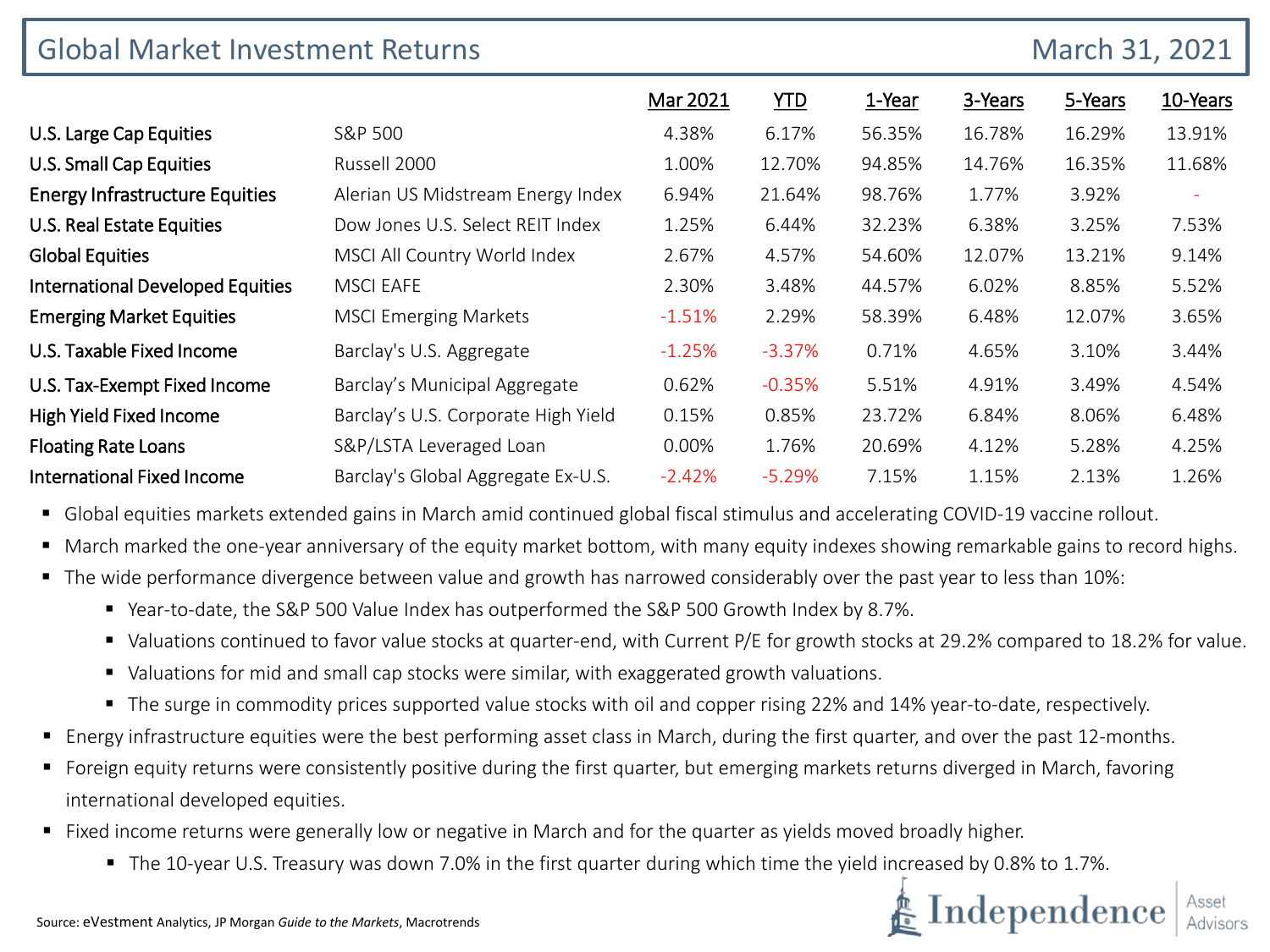#### Economic Update

- The U.S. dollar declined 1.3% against the Canadian dollar in March.
- The Canadian economy grew 0.7% in January, beating analyst expectations.
- The economy appears to have grown almost as much in February, which would mark ten consecutive months of growth.
- The Conference Board of Canada "expects the Canadian economy to grow 5.08% in 2021, the highest since 2007 (+6.8%)."
- The growth is predicated in part by dramatically higher household savings, which surged from 1.4% prior to Covid-19, to 14.8% in 2020.
- A key headwind opposing the economic revival is what looks like an overheated real estate market.

| USD to CAD                                   | 12H      | 1D       | 1W   | 1M   | <b>1Y</b> | 2Y       | 5Y | <b>10Y</b>              | Source: www.xe.com               |
|----------------------------------------------|----------|----------|------|------|-----------|----------|----|-------------------------|----------------------------------|
|                                              |          |          |      |      |           |          |    |                         | 1.42536                          |
|                                              |          |          |      |      |           |          |    |                         |                                  |
|                                              |          |          |      |      |           |          |    |                         |                                  |
|                                              |          |          |      |      |           |          |    |                         | .28849                           |
| Apr 2020<br>May 2020<br>Jun 2020<br>Jul 2020 | Jul 2020 | Aug 2020 | Sep: | 2020 | Oct 2020  | Nov 2020 |    | Jan 2021<br>Dec<br>2020 | Feb 2021<br>Jan 2021<br>Apr 2021 |

| <b>Date Range</b>    | <b>USD to CAD</b>                                                                                                                 | $+/-$     | <b>\$USD 1,000,000</b> | <b>CAD Profile</b> |                                               |  |  |  |
|----------------------|-----------------------------------------------------------------------------------------------------------------------------------|-----------|------------------------|--------------------|-----------------------------------------------|--|--|--|
| Q1 2021              | 1.2754-1.2571                                                                                                                     | $-1.4%$   | \$CAD 1,257,130        | *Inflation Rate    | 1.1% (February 2021)                          |  |  |  |
| 1-Year               | 1.4117-1.2571                                                                                                                     | $-11.0\%$ | @1.25713               | Interest Rate      | $0.25\%$ (3/10/2021)                          |  |  |  |
| 3-Years              | 1.2896-1.2571                                                                                                                     | $-2.5%$   | (3/31/2021)            | Information        | http://www.bankofcanada.ca                    |  |  |  |
| *Total CPI Inflation | Sources: xe.com, Statistics Canada, bankofcanada.com, National Post<br>$1$ Organization for Economic Co-operation and Development |           |                        |                    | Asset<br>$\clubsuit$ Independence<br>Advisors |  |  |  |

 $1$  Organization for Economic Co-operation and Development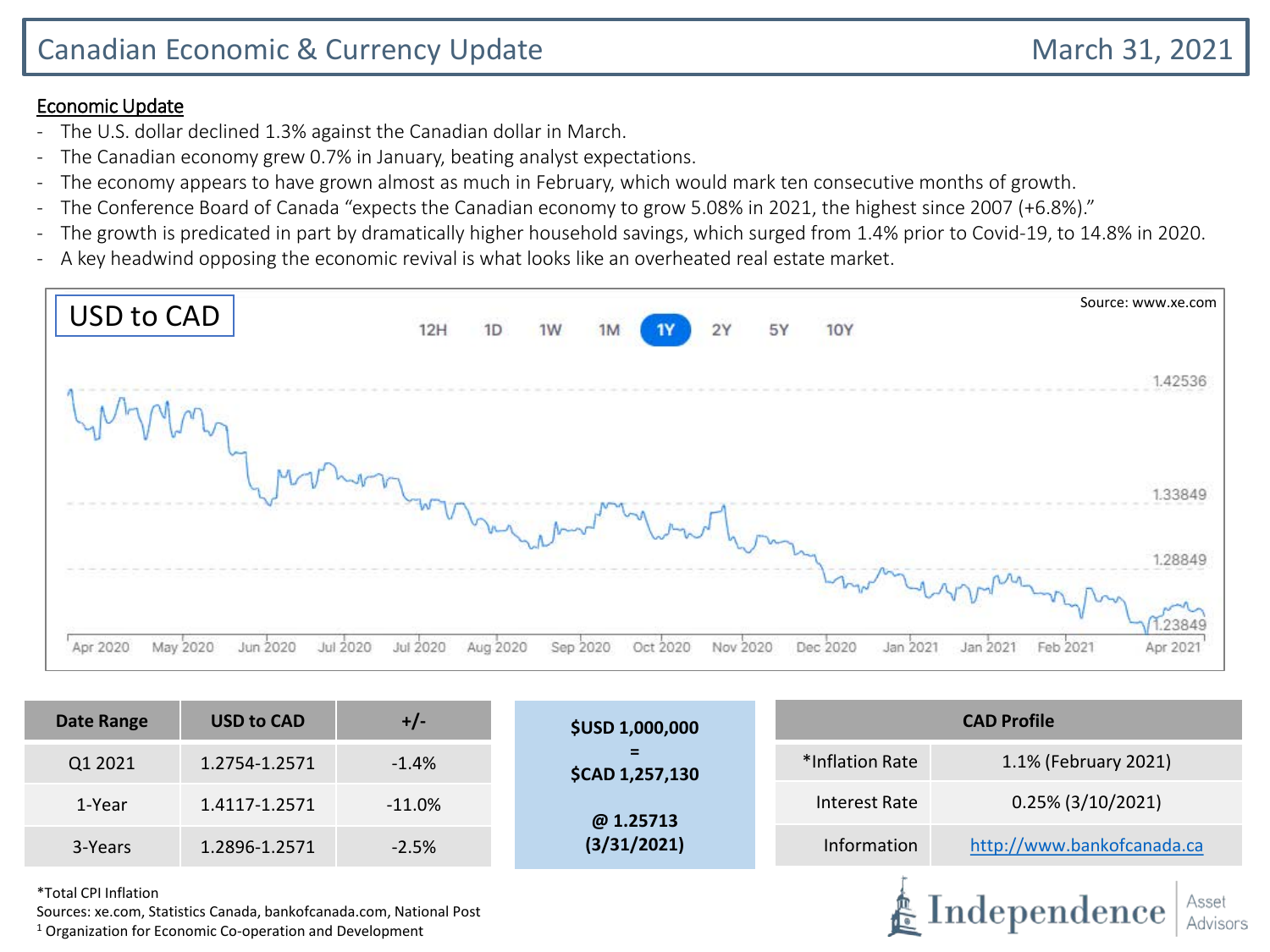## Copper Price History & Outlook March 31, 2021

The larger chart below shows the historical daily COMEX copper price, which is displayed in U.S. dollars per pound. The chart provides 20 years of price history as well as past recessions. The embedded chart provides a zoomed-in image of the 2021 calendar year copper price movement.

Copper prices were up \$0.48 per pound year-to-date, or 13.6%. Since the \$2.10 low point on March 23, 2020, prices have risen \$1.90 per pound, or 90.5%.

#### The price of copper was \$4.00 per pound as of March 31, 2021.



### Copper Price Outlook

Copper prices trended lower in March after rising steadily since the low point in March 2020. The decline was predominately attributable to uncertainty over the regulatory extension of the Radomiro Tomic mine, owned by Chili's Codelco, the world's largest copper producer. The mine, which added about 2% to total global copper production in 2020, was slated to end operation in 2022 as ore grades continued to decline. This coupled with a pending worker strike and a 4.8% decline in February production. Codelco was able to secure regulatory approval to extend the mine through 2030 (thanks to new technology) and struck a new contract deal to diffuse the strike.

Looking ahead, copper prices are expected to be volatile in response to Chili's announcement that it would close its borders during April amid a surge in Covid-19 cases. This action will create a shortterm supply shortfall that may send prices higher, but lower Chinese demand and a higher dollar could neutralize the supply effects.

Fitch Solutions reaffirmed its outlook that copper prices will remain higher in 2021 compared to the past seven years.



Sources: Macrotrends, S&P Global, Mining.com/Bloomberg, Fitch Solutions